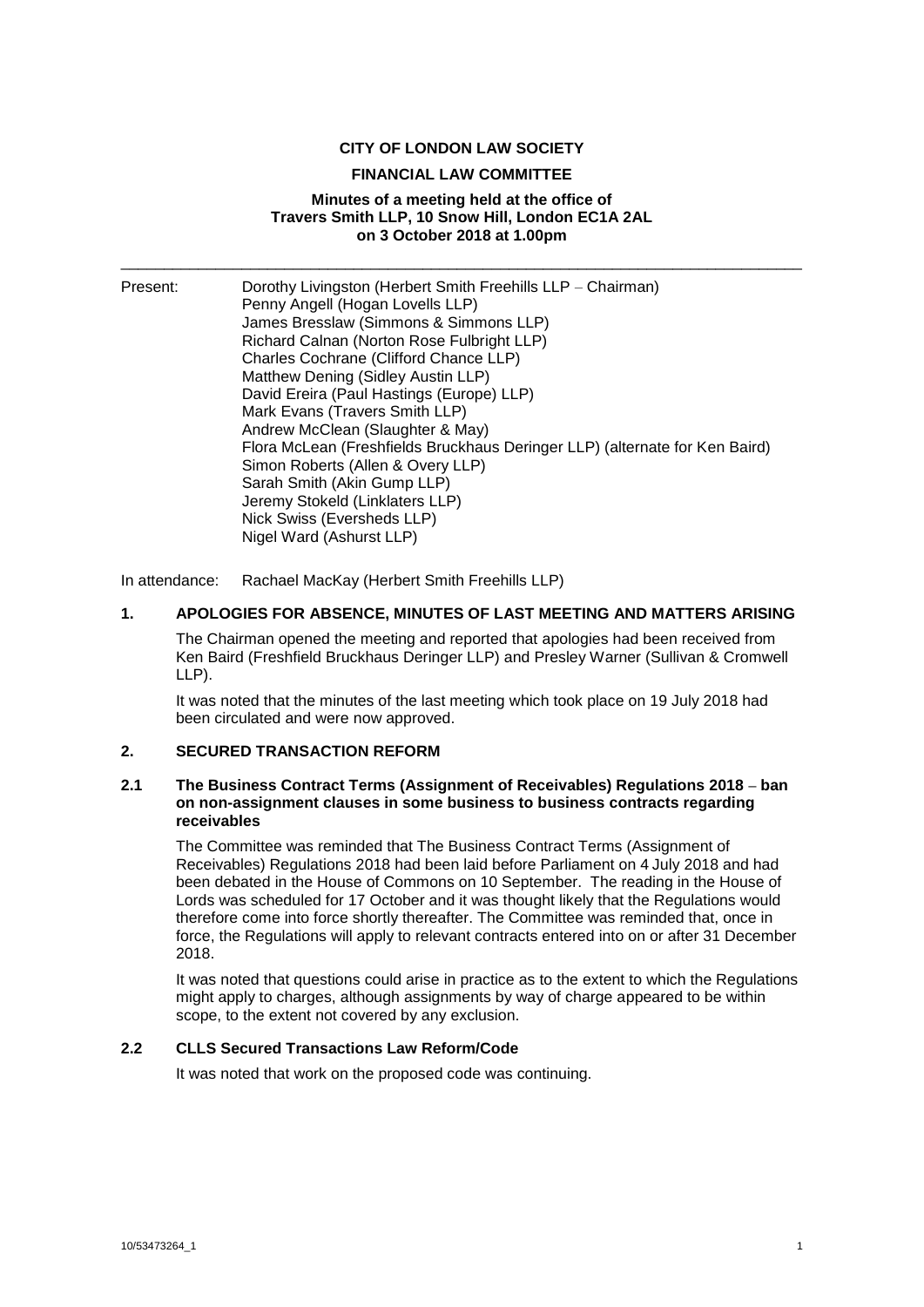#### **2.3 European Commission ("EC"): Proposal for a Regulation on the law applicable to the effects of assignment of claims on third parties**

The Committee was reminded that the EC was proposing to adopt a new rule that, subject to certain exceptions, the law of the country where the assignor (creditor of original debtor) has its habitual residence will govern the third party effects of the assignment of claims. The exceptions relate to cash held at a credit institution, claims arising from financial instruments and securitisations.

It was noted that numerous bodies, including the CLLS, the LMA and the Financial Markets Law Committee (**"FMLC"**), had responded to earlier consultations to explain why such a rule was unwelcome in, and could lead to major difficulties for, the syndicated loans market, following which the UK Government had (in July) exercised its option not to opt into the Regulation (should it later come into force).

It was also noted that, since the last meeting, the European Central Bank had submitted an opinion (dated 18 July 2018) which was highly critical of the proposal as regards credit claims and the FMLC had written a further letter (dated 30 July 2018) urging the EC not to adopt the proposal.

It was also noted that the EC further consultation on the proposal was due to end on 17 October 2018.

The Committee would keep watch for further developments.

### **3. LIBOR – POSSIBLE PLANNED END FOR END OF 2021**

The Committee's working party chairman reported that the working party had recently met to discuss matters, in particular the issues for legacy contracts. However, until more progress had been made in the market, little progress could be made by the working group.

### **4. INTRAGROUP GUARANTEES, INTRAGROUP LOANS AND DISTRIBUTIONS**

Nothing to report.

## **5. PRA CONSULTATION CP6/18: CREDIT RISK MITIGATION, INCLUDING LEGAL OPINIONS**

Nothing to report.

## **6. ELECTRONIC SIGNATURES**

The Chairman reported that some Committee members had recently met with the Law Commission to discuss electronic execution of documents and the Law Commission's Consultation Paper (21 August 2018 CP237).

The Committee had formed a joint working group with the CLLS Company Law Committee with a view to sending a joint response.

It was noted that responses to the Consultation were due by 23 November 2018.

*After note: The joint working group submitted a response on 23 November 2018.*

#### **7. GOVERNMENT PROPOSALS FOR A NEW REGISTER OF BENEFICIAL OWNERS OF OVERSEAS COMPANIES WHICH OWN UK PROPERTY AND DRAFT BILL**

The Committee was reminded that, on 23 July, the Government had published a draft Registration of Overseas Entities Bill which would provide for the introduction of a new register of beneficial owners of overseas companies which own property in the UK, and which was expected to be operational in 2021.

It was noted that the deadline for commenting on the draft Bill had already passed (on 17 September).

It was also noted that the LMA had responded to the draft Bill expressing its concerns from the perspective of a security agent or lender. These would apply equally to a security agent for a bond, securitisation or the holder of security in a structured finance.